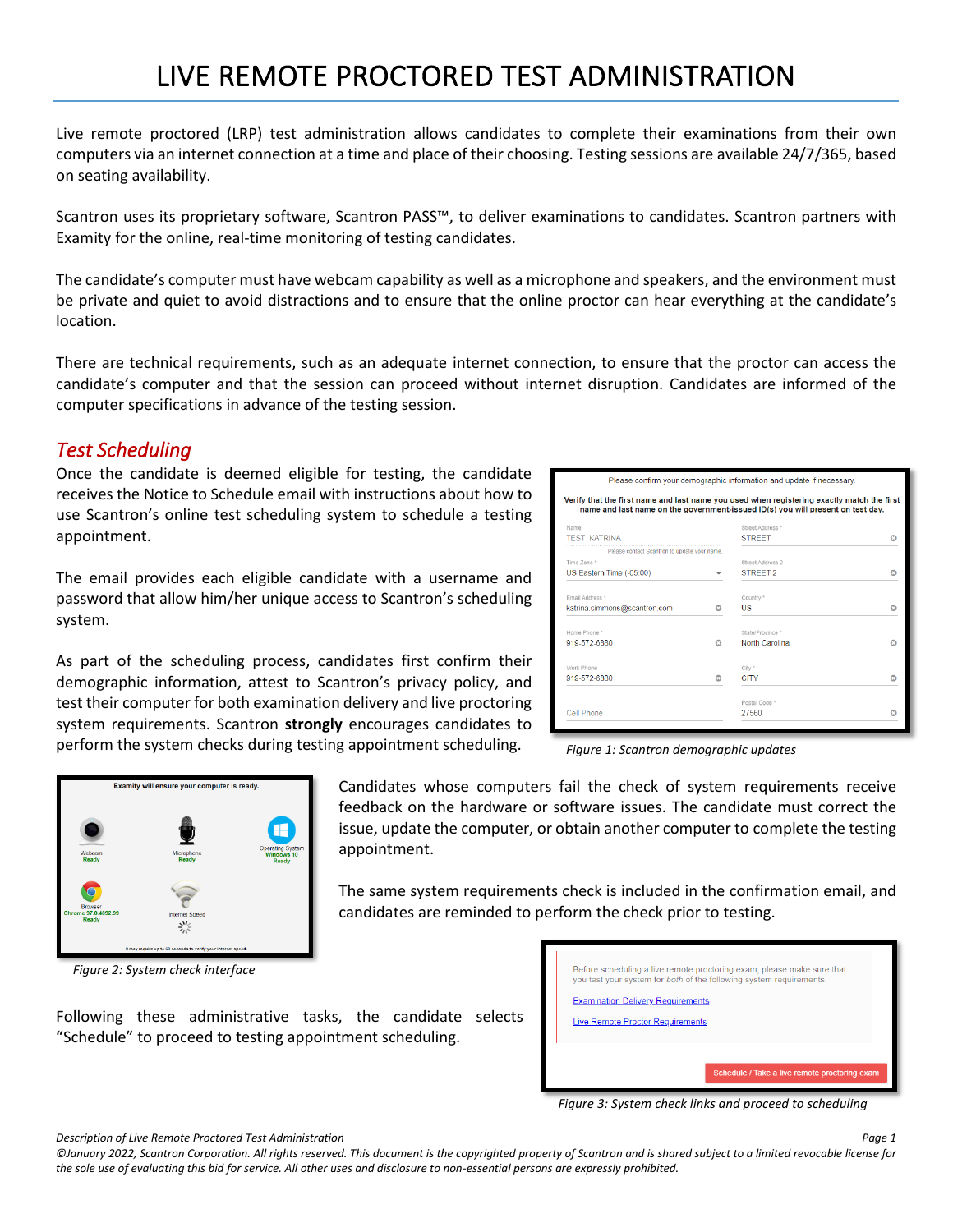The candidate is directed to Examity's dashboard and can select "Schedule Exam" to proceed. On the scheduling page, the candidate will select the exam program and exam name to schedule a testing appointment. Only exam programs and exam names for which the candidate is eligible will appear in the dropdown lists.



*Figure 4: LRP dashboard*

| Schedule/Reschedule Exam<br>Unavailable<br>Available<br>Scheduled<br>To SCHEDULE an Exam:<br>To CANCEL an Exam:<br>To RESCHEDULE an Exam: |                                      |                             |                                                      |                             |                                                                                                                                              |  |                                                                      |                                                                      |                                                                      |                                                                      |                                                                                            |                                                                      |                                                                      |                                                                      |
|-------------------------------------------------------------------------------------------------------------------------------------------|--------------------------------------|-----------------------------|------------------------------------------------------|-----------------------------|----------------------------------------------------------------------------------------------------------------------------------------------|--|----------------------------------------------------------------------|----------------------------------------------------------------------|----------------------------------------------------------------------|----------------------------------------------------------------------|--------------------------------------------------------------------------------------------|----------------------------------------------------------------------|----------------------------------------------------------------------|----------------------------------------------------------------------|
| · Select Exam Program and Exam Name.<br>Select Date and Time<br>- Click "Schedule."                                                       |                                      |                             |                                                      |                             | · Click "Reschedule Exam."<br>- Click "Cancel Appointment."<br>Select new Date and Time<br>· Yes in pop-up message.<br>· Click "Reschedule." |  |                                                                      |                                                                      |                                                                      |                                                                      |                                                                                            |                                                                      |                                                                      |                                                                      |
| Exam Program                                                                                                                              |                                      |                             |                                                      |                             |                                                                                                                                              |  | Exam Name                                                            | ٠                                                                    |                                                                      | <b>Exam Duration</b><br>240 Minutes                                  |                                                                                            |                                                                      |                                                                      | <b>Schedule On or Before</b><br>4/27/2022 11:59:59 PM                |
| Su.<br>27<br>3<br>10<br>17<br>24                                                                                                          | 44.4.1<br>Mo<br>28<br>11<br>18<br>25 | Tu.<br>29<br>12<br>19<br>26 | <b>April 2022</b><br>We<br>30<br>6<br>13<br>20<br>27 | Th.<br>31<br>14<br>21<br>28 | $-3 - 33$<br>Fr.<br>Sa<br>$\overline{2}$<br>9<br>8<br>15<br>16<br>22<br>23<br>29<br>30                                                       |  | 12:00 AM<br>04:00 AM<br>08:00 AM<br>12:00 PM<br>04:00 PM<br>08:00 PM | 12:30 AM<br>04:30 AM<br>08:30 AM<br>12:30 PM<br>04:30 PM<br>08:30 PM | 01:00 AM<br>05:00 AM<br>09:00 AM<br>01:00 PM<br>05:00 PM<br>09:00 PM | 01:30 AM<br>05:30 AM<br>09:30 AM<br>01:30 PM<br>05:30 PM<br>09:30 PM | <b>Select Time</b><br>02:00 AM<br>06:00 AM<br>10:00 AM<br>02:00 PM<br>06:00 PM<br>10:00 PM | 02:30 AM<br>06:30 AM<br>10:30 AM<br>02:30 PM<br>06:30 PM<br>10:30 PM | 03:00 AM<br>07:00 AM<br>11:00 AM<br>03:00 PM<br>07:00 PM<br>11:00 PM | 03:30 AM<br>07:30 AM<br>11:30 AM<br>03:30 PM<br>07:30 PM<br>11:30 PM |

Once the candidate selects the exam program and exam name, the exam duration and the scheduling window are displayed. Available testing appointments are displayed based on the selection of a date on the calendar. The select time notes the start time for the testing appointment. Once the candidate selects a date on the calendar and a time on the time grid, he/she selects "Schedule" to confirm the testing appointment specifics.

*Figure 5: LRP scheduling interface*

Once the candidate confirms the testing appointment, the successful scheduling is noted on the screen. Candidates also receive a confirmation notice with their testing details.

|                     |            | Appointment scheduled successfully. |                     |
|---------------------|------------|-------------------------------------|---------------------|
| Exam ID             | 2210349136 | <b>Student Name</b>                 | <b>TEST KATRINA</b> |
| <b>Exam Program</b> |            | <b>Exam Name</b>                    |                     |
| <b>Exam Date</b>    | 04/01/2022 | <b>Exam Time</b>                    | 6:00 PM             |
| <b>Status</b>       | Scheduled  |                                     |                     |

*Figure 6: LRP successful scheduling notice* 

#### *Confirmation Notice*

Scheduled candidates immediately receive two confirmation notice emails with the testing appointment details (date and time) and directions as well as a URL link to initiate the testing appointment at the appropriate time.

| <b>Exam Confirmation</b><br>IMPORTANT: You must read this entire document as it contains vital information regarding your examination.                                                                                                                                                                                                                                                                                                                                                                                                                                                                                       | SCANTRON.<br><b>SMART STARTS HERE</b>                                                                                                                                                                                                                                                                                                                                                                                                                                                             | examity<br>Dear TEST KATRINA                                                                                                                                                                                                                                                                                                                                                                                                                                                                                                                                                                                                                                                                                            |                          |  |  |
|------------------------------------------------------------------------------------------------------------------------------------------------------------------------------------------------------------------------------------------------------------------------------------------------------------------------------------------------------------------------------------------------------------------------------------------------------------------------------------------------------------------------------------------------------------------------------------------------------------------------------|---------------------------------------------------------------------------------------------------------------------------------------------------------------------------------------------------------------------------------------------------------------------------------------------------------------------------------------------------------------------------------------------------------------------------------------------------------------------------------------------------|-------------------------------------------------------------------------------------------------------------------------------------------------------------------------------------------------------------------------------------------------------------------------------------------------------------------------------------------------------------------------------------------------------------------------------------------------------------------------------------------------------------------------------------------------------------------------------------------------------------------------------------------------------------------------------------------------------------------------|--------------------------|--|--|
| Please note: This notice is more than one page. You must be able to access this information on your exam appointment date, either as a printed document or as an email.<br>DO NOT DELETE THIS CONFIRMATION NOTICE PRIOR TO YOUR EXAM APPOINTMENT.                                                                                                                                                                                                                                                                                                                                                                            |                                                                                                                                                                                                                                                                                                                                                                                                                                                                                                   | You have successfully scheduled your Personal Trainer exam.                                                                                                                                                                                                                                                                                                                                                                                                                                                                                                                                                                                                                                                             |                          |  |  |
| This notice is to confirm that you have chosen to test via Live Remote Proctoring (LRP).                                                                                                                                                                                                                                                                                                                                                                                                                                                                                                                                     |                                                                                                                                                                                                                                                                                                                                                                                                                                                                                                   | <b>Our Exam Information</b>                                                                                                                                                                                                                                                                                                                                                                                                                                                                                                                                                                                                                                                                                             |                          |  |  |
| You will need the exam password contained below on your examination date; therefore, please keep a copy of this confirmation notice.                                                                                                                                                                                                                                                                                                                                                                                                                                                                                         |                                                                                                                                                                                                                                                                                                                                                                                                                                                                                                   | Your Exam Appointment ID:                                                                                                                                                                                                                                                                                                                                                                                                                                                                                                                                                                                                                                                                                               | 2210349055               |  |  |
|                                                                                                                                                                                                                                                                                                                                                                                                                                                                                                                                                                                                                              |                                                                                                                                                                                                                                                                                                                                                                                                                                                                                                   | Exam Name:                                                                                                                                                                                                                                                                                                                                                                                                                                                                                                                                                                                                                                                                                                              |                          |  |  |
| You will also receive a confirmation notice from Examity, Scantron's LRP partner.<br>If you have not received the email within two business days, please contact 919-572-6880                                                                                                                                                                                                                                                                                                                                                                                                                                                |                                                                                                                                                                                                                                                                                                                                                                                                                                                                                                   | Appointment Date:                                                                                                                                                                                                                                                                                                                                                                                                                                                                                                                                                                                                                                                                                                       | 01/27/2022               |  |  |
|                                                                                                                                                                                                                                                                                                                                                                                                                                                                                                                                                                                                                              |                                                                                                                                                                                                                                                                                                                                                                                                                                                                                                   | Appointment Time:                                                                                                                                                                                                                                                                                                                                                                                                                                                                                                                                                                                                                                                                                                       | 17:30:00 [Eastern Time ] |  |  |
| PRIOR TO EXAM DAY<br>To minimize any disruption during your exam, it is recommended that you perform three<br>system checks prior to taking your exam.<br>1. To configure your system for the LRP environment before the exam, click here:<br>https://test.examity.com/systemcheck/ComputerReadinessCheck.aspx<br>2. To check your system for Scantron's delivery system, click here:<br>https://www.scantronassessment.com/pass/PassLogin/SystemRequirements.aspx<br>3. To check your microphone and webcam are enabled for GotoMeeting, click here:<br>https://support.goto.com/meeting/help/join-a-test-session-g2m050001 | <b>ACCESSING THE EXAM ON EXAM DAY</b><br>In order to access the Examity portal on your scheduled exam day, please<br>navigate to https://www.scantronassessment.com/registration and log in using<br>the username and password provided below<br>Username: 858857843<br>Password: 74769495<br>Your examination is:<br>Your exam password is: mkn2c22<br>Your examination date is: Please reference your Examity scheduling<br>confirmation email for the exact date and time of your examination. | On the day of your exam please remember to:<br>1. Log in to the registration page no more than 15 minutes prior to the start of the session using the username and password provided in your Notice to Schedule<br>email from Scantron .Your proctor will connect with you as soon as they can, but may not connect until your scheduled start time. Once you have logged in:<br>a) Complete the attestation statement page and select "Continue" to access the Examity Portal.<br>b) Click the "Start Exam" button.<br>c) Your proctor will complete the check in process and log you in to the exam. You will need the exam password printed in the confirmation email sent to you by<br>Scantron to access the exam. |                          |  |  |



*Description of Live Remote Proctored Test Administration Page 2*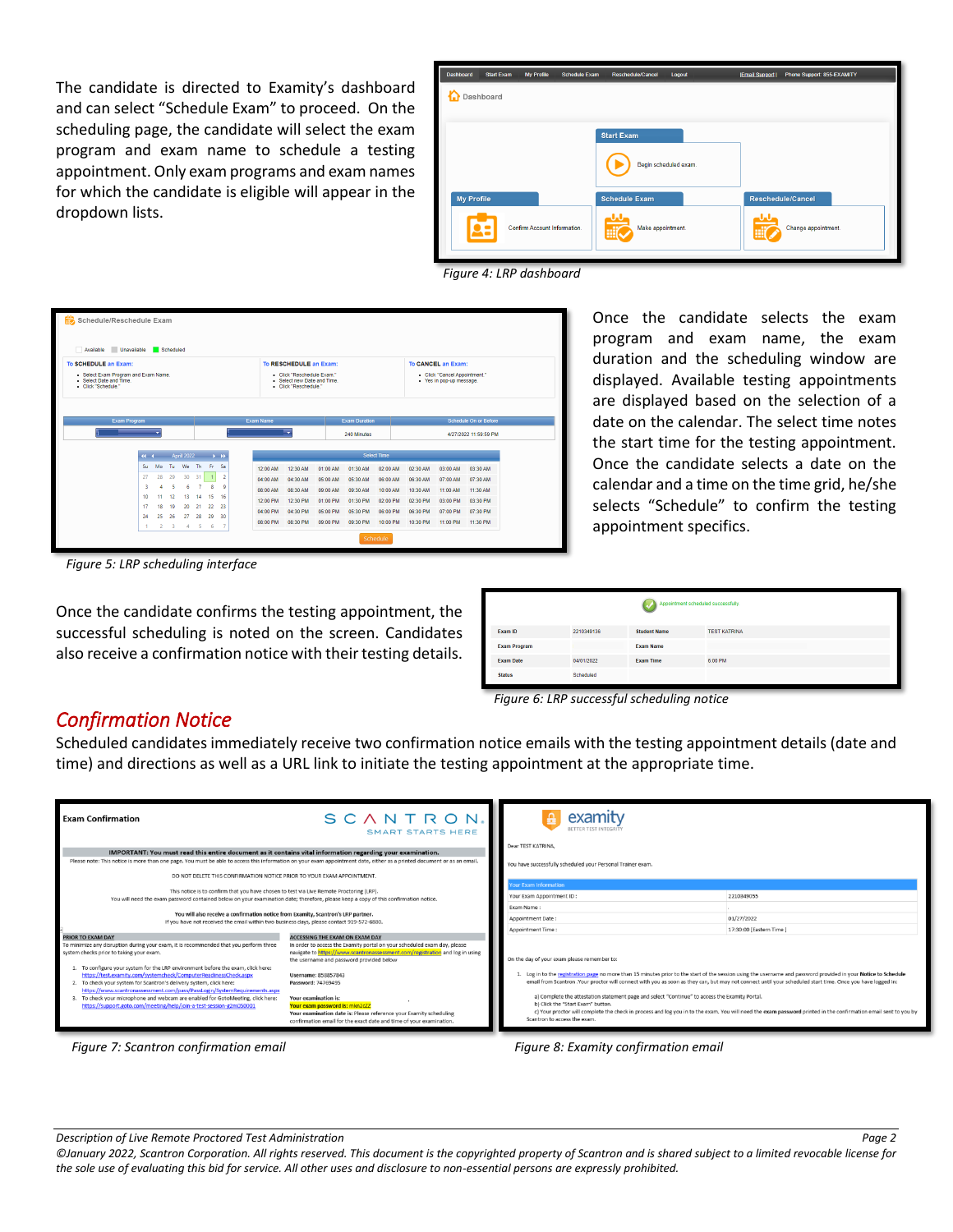In addition, the testing appointment is noted on the Examity LRP dashboard.

The confirmation notice email also provides information regarding an online tutorial of Scantron's test delivery system, Proctored Assessment System (Scantron PASS™). Through the online tutorial, candidates can simulate use of the mouse and keyboard, enter responses, and become familiar with the process for reviewing items and changing responses. This tutorial is provided free of charge.

Candidates can view a sample test and testing instructions via Scantron's website: [https://www.scantron.com/preparing-for-your-test/.](https://www.scantron.com/preparing-for-your-test/)

## *Test Rescheduling and Cancellation*

Candidates may cancel or reschedule their testing appointments up to 24 hours prior to the scheduled date and time of the testing appointment. Candidates must cancel or reschedule their testing appointments by accessing the online scheduling system and should refer to their Notice to Schedule email for the specific policies concerning rescheduling and canceling. To reschedule, use the link in the confirmation email and login with the username and password provided in the Notice to Schedule email.

From the Examity LRP dashboard, the candidate should select "Reschedule/Cancel" to proceed. The candidate is directed to a page listing all currently scheduled appointments. The candidate should select "Reschedule or Cancel" for the appointment they wish to modify.

|            | Reschedule/Cancel   |                  |                  |                   |               |                          |
|------------|---------------------|------------------|------------------|-------------------|---------------|--------------------------|
|            |                     |                  |                  |                   |               |                          |
| Exam ID    | <b>Exam Program</b> | <b>Exam Name</b> | <b>Exam Date</b> | <b>Start Time</b> | <b>Status</b> | <b>Reschedule/Cancel</b> |
| 2210349136 |                     |                  | 04/01/2022       | 6:00 PM           | Scheduled     | Reschedule or<br>Cancel  |



| Schedule/Reschedule Exam                                                                                     |                                         |              |          |                   |           |                             |          |          |                                                                                                            |                                     |          |                    |                                                                                 |          |          |
|--------------------------------------------------------------------------------------------------------------|-----------------------------------------|--------------|----------|-------------------|-----------|-----------------------------|----------|----------|------------------------------------------------------------------------------------------------------------|-------------------------------------|----------|--------------------|---------------------------------------------------------------------------------|----------|----------|
| Available                                                                                                    | Unavailable                             |              |          |                   | Scheduled |                             |          |          |                                                                                                            |                                     |          |                    |                                                                                 |          |          |
| To SCHEDULE an Exam:<br>• Select Exam Program and Exam Name.<br>Select Date and Time.<br>· Click "Schedule." |                                         |              |          |                   |           |                             |          |          | To RESCHEDULE an Exam:<br>- Click "Reschedule Exam."<br>Select new Date and Time.<br>- Click "Reschedule." |                                     |          |                    | To CANCEL an Exam:<br>- Click "Cancel Appointment."<br>· Yes in pop-up message. |          |          |
|                                                                                                              | <b>Exam Program</b><br><b>Exam Name</b> |              |          |                   |           |                             |          |          |                                                                                                            | <b>Exam Duration</b><br>240 Minutes |          |                    | <b>Schedule On or Before</b><br>4/27/2022 11:59:59 PM                           |          |          |
|                                                                                                              | $44 - 4$                                |              |          | <b>April 2022</b> |           | $\rightarrow$ $\rightarrow$ |          |          |                                                                                                            |                                     |          | <b>Select Time</b> |                                                                                 |          |          |
|                                                                                                              | Su                                      | Mo           | Tu       | We                | <b>Th</b> | Fr.                         | Sa       | 12:00 AM | 12:30 AM                                                                                                   | 01:00 AM                            | 01:30 AM | 02:00 AM           | 02:30 AM                                                                        | 03:00 AM | 03:30 AM |
|                                                                                                              | 27                                      | 28           | 29       | 30                | 31        |                             | 2        | 04:00 AM | 04:30 AM                                                                                                   | 05:00 AM                            | 05:30 AM | 06:00 AM           | 06:30 AM                                                                        | 07:00 AM | 07:30 AM |
|                                                                                                              | 3                                       |              | 5        | 6                 | 7         | 8                           | ٩        | 08:00 AM | 08:30 AM                                                                                                   | 09:00 AM                            | 09:30 AM | 10:00 AM           | 10:30 AM                                                                        | 11:00 AM | 11:30 AM |
|                                                                                                              | 10<br>17                                | 11           | 12<br>19 | 13<br>20          | 14<br>21  | 15<br>22                    | 16       | 12:00 PM | 12:30 PM                                                                                                   | 01:00 PM                            | 01:30 PM | 02:00 PM           | 02:30 PM                                                                        | 03:00 PM | 03:30 PM |
|                                                                                                              | 24                                      | 18<br>25     | 26       | 27                | 28        | 29                          | 23<br>30 | 04:00 PM | 04:30 PM                                                                                                   | 05:00 PM                            | 05:30 PM | 06:00 PM           | 06:30 PM                                                                        | 07:00 PM | 07:30 PM |
|                                                                                                              | 1                                       | $\mathbf{2}$ | -3       | 4                 | -5        | 6                           | -7       | 08:00 PM | 08:30 PM                                                                                                   | 09:00 PM                            | 09:30 PM | 10:00 PM           | 10:30 PM                                                                        | 11:00 PM | 11:30 PM |
|                                                                                                              |                                         |              |          |                   |           |                             |          |          |                                                                                                            |                                     |          | Reschedule         |                                                                                 |          |          |

For rescheduling, the candidate will be directed to a page showing the currently scheduled appointment as well as available appointments for scheduling. Once candidate selects a date on the calendar and a time on the time grid, he/she selects "Reschedule" to confirm the new testing appointment specifics. Once the candidate confirms the testing appointment, the successful scheduling is noted on the screen. Candidates also receive an updated confirmation notice with their testing details.



For cancellation, the candidate selects "Cancel Appointment" and indicates "Yes" in the pop-up message that appears on screen. The successful cancellation is noted on the screen.



*Figure 11: LRP cancellation interface*

*Please note: If the candidate is more than 15 minutes late to the scheduled testing appointment start time, the candidate will be considered a no-show.*

*Description of Live Remote Proctored Test Administration Page 3*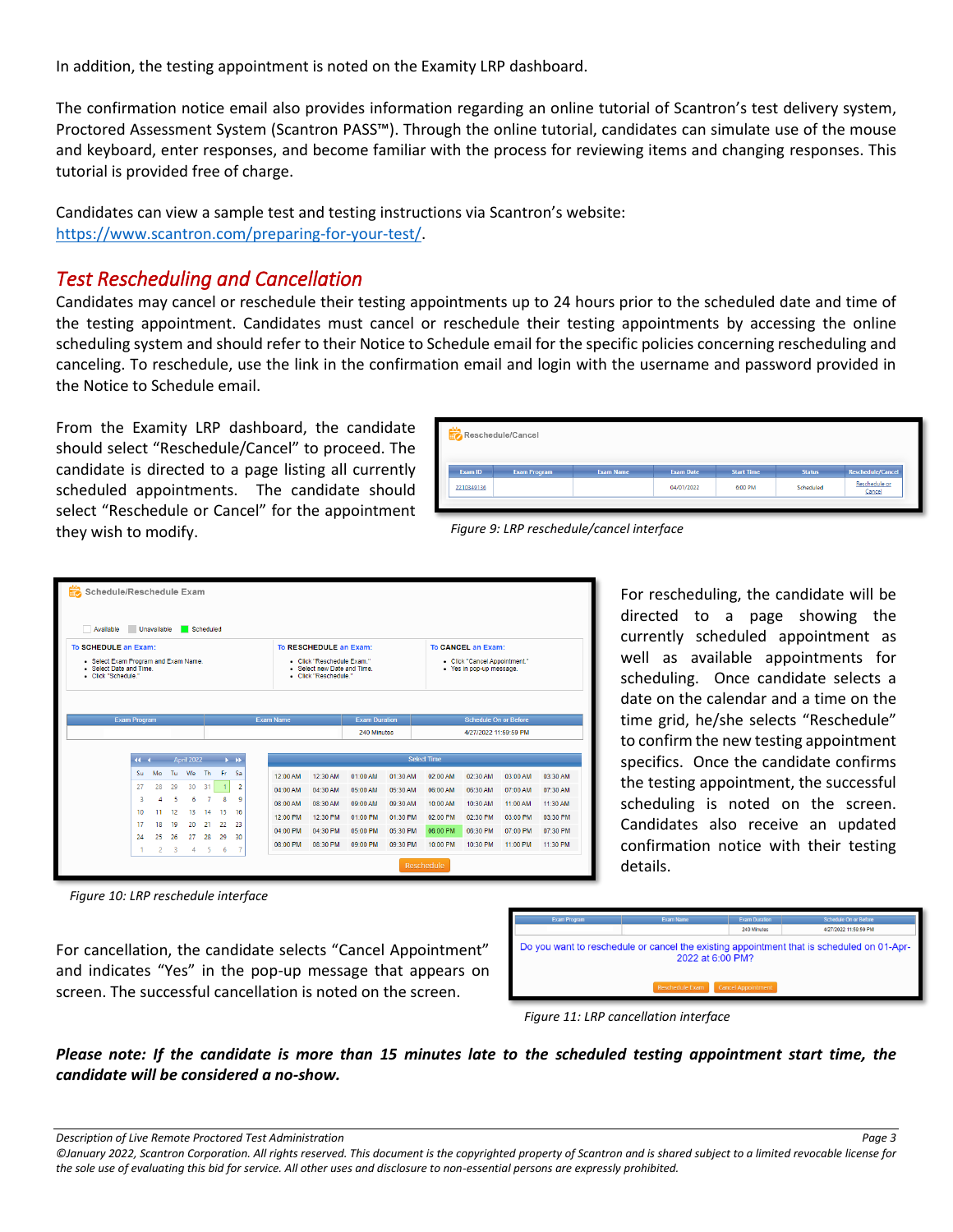## *Live Remote Proctored Test Delivery*

With LRP, the candidate to proctor ratio is low; there are only up to 4 candidates to each proctor. When the candidate checks in for the appointment, the process may take approximately 20 minutes to complete the check-in process which includes security checks, ID verification, attestation statements, etc.

On the date and time of the candidate's scheduled testing appointment, the candidate clicks on the link provided in the confirmation notice email, entering his/her username and password from the Notice to Schedule email to return to the LRP dashboard. From the dashboard, the candidate selects "Start Exam" to begin the testing appointment.

| <b>Start Exam</b> |                                                                                   |                    |                                                                       |                  |                  |                              |  |  |  |  |  |
|-------------------|-----------------------------------------------------------------------------------|--------------------|-----------------------------------------------------------------------|------------------|------------------|------------------------------|--|--|--|--|--|
| Step 1-           |                                                                                   |                    | Please turn OFF pop-up blocker on your browser before you start exam. |                  |                  |                              |  |  |  |  |  |
|                   | Examity extension is already installed. Please proceed to step 2 and click on (>) |                    |                                                                       |                  |                  |                              |  |  |  |  |  |
| Step 2-           |                                                                                   |                    |                                                                       |                  |                  |                              |  |  |  |  |  |
|                   | Exam ID                                                                           | <b>Course Name</b> | <b>Exam Name</b>                                                      | <b>Exam Date</b> | <b>Exam Time</b> | <b>Connect to Proctoring</b> |  |  |  |  |  |
|                   | 5:30 PM<br>2210349055<br>01/27/2022                                               |                    |                                                                       |                  |                  |                              |  |  |  |  |  |
|                   |                                                                                   |                    |                                                                       |                  |                  |                              |  |  |  |  |  |
|                   |                                                                                   |                    |                                                                       |                  |                  |                              |  |  |  |  |  |

*Figure 12: LRP Start Exam Interface*

Please remember: the candidate whose computer fails the check of system requirements must correct or update the issue or obtain another computer to complete the testing appointment; candidates are required to pass the system requirements check prior to testing.

After the system requirements check, the proctor verifies the identity of the candidate by examining the candidate's government-issued ID. The candidate may communicate with the proctor via chat features available within the live onlineproctoring launch site. If directed by the proctor, or in case of technical difficulties, the candidate may contact the proctor by telephone or chat.

The proctor has complete access to the candidate's computer to monitor for unauthorized activities, such as accessing other software applications, using multiple monitors, or having someone else take the examination remotely. The proctor can terminate the testing appointment for integrity reasons at any time.

As part of the login process, the candidate shows the proctor a 360-degree view of his or her environment, including the desk, by holding and moving the webcam or laptop with a webcam as directed by the proctor. After the environment check, the proctor enables the monitoring software, which allows the proctor to watch the candidate via the candidate's webcam and record video and audio during the testing appointment. When the proctor has completed the necessary steps to ensure monitoring, the candidate clicks a link to launch the examination login process.

During the examination login process, the proctor and candidate complete a dual login in which the candidate verifies his or her information, completes the candidate attestation statement, and reviews the testing rules and policies. In addition, prior to launching the examination, the candidate can review the online tutorial of Scantron PASS™.

Testing time for candidates begins when the examination is launched. When candidates complete their examination, they click the "Submit Exam" button and confirm that they are ready to submit the examination. Depending on the examination, a thank-you message or an immediate score report is presented to candidates. Candidates should print this message/report.

*Description of Live Remote Proctored Test Administration Page 4*